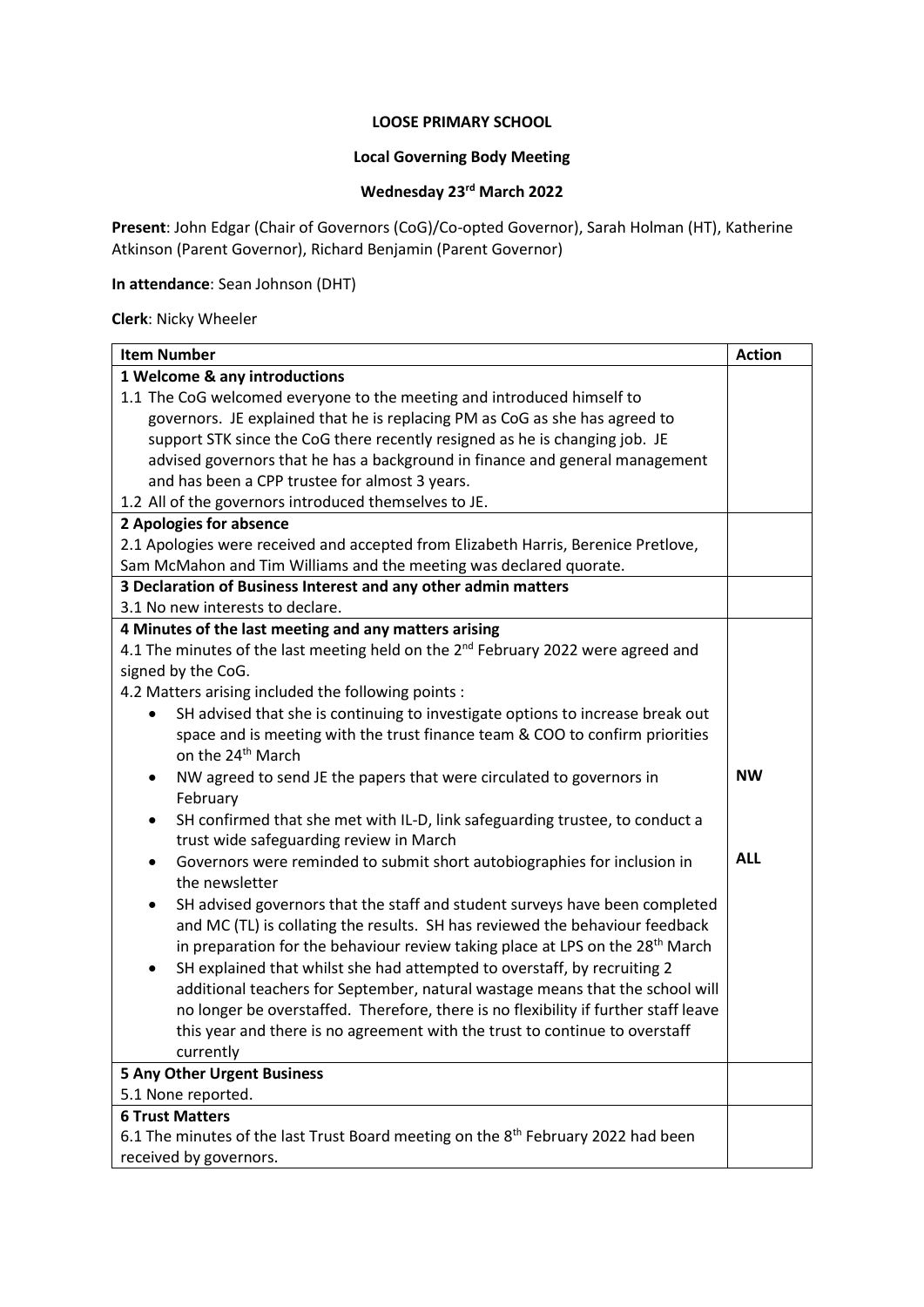| trust board on the 30 <sup>th</sup> March with feedback to follow.<br><b>7 Trust Policies</b><br>7.1 The following policies, approved by the Trust Board meeting of the 8 <sup>th</sup> February<br>2022, were duly noted by the governors:<br>Admissions<br>$\bullet$<br>Children in Care<br>$\bullet$<br>Exclusions<br>$\bullet$<br>Finance<br>$\bullet$<br><b>Online Safety</b><br>$\bullet$<br><b>Risk Register</b><br>$\bullet$<br><b>SEND</b><br>$\bullet$<br><b>Staff Absence</b><br><b>8 School Strategic Matters</b><br><b>Headteacher's report</b><br>8.1 The HT report had been circulated to governors and the following points were<br>discussed:<br><b>Staffing Update</b><br>Q: What are the flexible working arrangements in place for the AHT?<br>SH explained that the AHT's contract includes 2 teaching days but this is at the HT's<br>discretion as she believes it is important for the SLT to both have some time in the<br>classroom but also dedicated leadership time. The teaching time may be used to |
|------------------------------------------------------------------------------------------------------------------------------------------------------------------------------------------------------------------------------------------------------------------------------------------------------------------------------------------------------------------------------------------------------------------------------------------------------------------------------------------------------------------------------------------------------------------------------------------------------------------------------------------------------------------------------------------------------------------------------------------------------------------------------------------------------------------------------------------------------------------------------------------------------------------------------------------------------------------------------------------------------------------------------------|
|                                                                                                                                                                                                                                                                                                                                                                                                                                                                                                                                                                                                                                                                                                                                                                                                                                                                                                                                                                                                                                    |
|                                                                                                                                                                                                                                                                                                                                                                                                                                                                                                                                                                                                                                                                                                                                                                                                                                                                                                                                                                                                                                    |
|                                                                                                                                                                                                                                                                                                                                                                                                                                                                                                                                                                                                                                                                                                                                                                                                                                                                                                                                                                                                                                    |
|                                                                                                                                                                                                                                                                                                                                                                                                                                                                                                                                                                                                                                                                                                                                                                                                                                                                                                                                                                                                                                    |
|                                                                                                                                                                                                                                                                                                                                                                                                                                                                                                                                                                                                                                                                                                                                                                                                                                                                                                                                                                                                                                    |
|                                                                                                                                                                                                                                                                                                                                                                                                                                                                                                                                                                                                                                                                                                                                                                                                                                                                                                                                                                                                                                    |
|                                                                                                                                                                                                                                                                                                                                                                                                                                                                                                                                                                                                                                                                                                                                                                                                                                                                                                                                                                                                                                    |
|                                                                                                                                                                                                                                                                                                                                                                                                                                                                                                                                                                                                                                                                                                                                                                                                                                                                                                                                                                                                                                    |
|                                                                                                                                                                                                                                                                                                                                                                                                                                                                                                                                                                                                                                                                                                                                                                                                                                                                                                                                                                                                                                    |
|                                                                                                                                                                                                                                                                                                                                                                                                                                                                                                                                                                                                                                                                                                                                                                                                                                                                                                                                                                                                                                    |
|                                                                                                                                                                                                                                                                                                                                                                                                                                                                                                                                                                                                                                                                                                                                                                                                                                                                                                                                                                                                                                    |
|                                                                                                                                                                                                                                                                                                                                                                                                                                                                                                                                                                                                                                                                                                                                                                                                                                                                                                                                                                                                                                    |
|                                                                                                                                                                                                                                                                                                                                                                                                                                                                                                                                                                                                                                                                                                                                                                                                                                                                                                                                                                                                                                    |
|                                                                                                                                                                                                                                                                                                                                                                                                                                                                                                                                                                                                                                                                                                                                                                                                                                                                                                                                                                                                                                    |
|                                                                                                                                                                                                                                                                                                                                                                                                                                                                                                                                                                                                                                                                                                                                                                                                                                                                                                                                                                                                                                    |
|                                                                                                                                                                                                                                                                                                                                                                                                                                                                                                                                                                                                                                                                                                                                                                                                                                                                                                                                                                                                                                    |
|                                                                                                                                                                                                                                                                                                                                                                                                                                                                                                                                                                                                                                                                                                                                                                                                                                                                                                                                                                                                                                    |
|                                                                                                                                                                                                                                                                                                                                                                                                                                                                                                                                                                                                                                                                                                                                                                                                                                                                                                                                                                                                                                    |
|                                                                                                                                                                                                                                                                                                                                                                                                                                                                                                                                                                                                                                                                                                                                                                                                                                                                                                                                                                                                                                    |
|                                                                                                                                                                                                                                                                                                                                                                                                                                                                                                                                                                                                                                                                                                                                                                                                                                                                                                                                                                                                                                    |
|                                                                                                                                                                                                                                                                                                                                                                                                                                                                                                                                                                                                                                                                                                                                                                                                                                                                                                                                                                                                                                    |
| release other staff for a particular purpose. SJ advised that in this case the impact of                                                                                                                                                                                                                                                                                                                                                                                                                                                                                                                                                                                                                                                                                                                                                                                                                                                                                                                                           |
| the release will be monitored and have a clear objective.                                                                                                                                                                                                                                                                                                                                                                                                                                                                                                                                                                                                                                                                                                                                                                                                                                                                                                                                                                          |
| <b>Professional Development</b>                                                                                                                                                                                                                                                                                                                                                                                                                                                                                                                                                                                                                                                                                                                                                                                                                                                                                                                                                                                                    |
| 8.2 SH explained that all professional development is linked to the School Strategic                                                                                                                                                                                                                                                                                                                                                                                                                                                                                                                                                                                                                                                                                                                                                                                                                                                                                                                                               |
| Plan and the impact is monitored.                                                                                                                                                                                                                                                                                                                                                                                                                                                                                                                                                                                                                                                                                                                                                                                                                                                                                                                                                                                                  |
| Q: Will CPD hours continue to be reported as there is variation in recording between                                                                                                                                                                                                                                                                                                                                                                                                                                                                                                                                                                                                                                                                                                                                                                                                                                                                                                                                               |
| schools?                                                                                                                                                                                                                                                                                                                                                                                                                                                                                                                                                                                                                                                                                                                                                                                                                                                                                                                                                                                                                           |
| SH explained that in future the HT report will follow a new format and instead of                                                                                                                                                                                                                                                                                                                                                                                                                                                                                                                                                                                                                                                                                                                                                                                                                                                                                                                                                  |
| reporting hours of training undertaken, the focus will be on impact and outcomes and                                                                                                                                                                                                                                                                                                                                                                                                                                                                                                                                                                                                                                                                                                                                                                                                                                                                                                                                               |
| staff will be asked to complete a short (3 questions) survey after attending any                                                                                                                                                                                                                                                                                                                                                                                                                                                                                                                                                                                                                                                                                                                                                                                                                                                                                                                                                   |
| training.                                                                                                                                                                                                                                                                                                                                                                                                                                                                                                                                                                                                                                                                                                                                                                                                                                                                                                                                                                                                                          |
| 8.3 SJ explained that the school are using the trust curriculum review tool to monitor                                                                                                                                                                                                                                                                                                                                                                                                                                                                                                                                                                                                                                                                                                                                                                                                                                                                                                                                             |
| subjects and generate action plans. History and Geography have been monitored                                                                                                                                                                                                                                                                                                                                                                                                                                                                                                                                                                                                                                                                                                                                                                                                                                                                                                                                                      |
| over 2 terms so staff can see the progress made and this information was shared with                                                                                                                                                                                                                                                                                                                                                                                                                                                                                                                                                                                                                                                                                                                                                                                                                                                                                                                                               |
| governors at the recent monitoring visit. LPS will continue to introduce use of the                                                                                                                                                                                                                                                                                                                                                                                                                                                                                                                                                                                                                                                                                                                                                                                                                                                                                                                                                |
| tool in other subjects and share the results with staff and subject leads. During Covid                                                                                                                                                                                                                                                                                                                                                                                                                                                                                                                                                                                                                                                                                                                                                                                                                                                                                                                                            |
| working together was difficult for staff so it is pleasing that work can now progress to                                                                                                                                                                                                                                                                                                                                                                                                                                                                                                                                                                                                                                                                                                                                                                                                                                                                                                                                           |
| develop the implementation plan and target work more where needed. SJ advised                                                                                                                                                                                                                                                                                                                                                                                                                                                                                                                                                                                                                                                                                                                                                                                                                                                                                                                                                      |
| that he is visiting CPS to monitor with them, share skills and compare how                                                                                                                                                                                                                                                                                                                                                                                                                                                                                                                                                                                                                                                                                                                                                                                                                                                                                                                                                         |
| assessments are conducted.                                                                                                                                                                                                                                                                                                                                                                                                                                                                                                                                                                                                                                                                                                                                                                                                                                                                                                                                                                                                         |
| 8.4 SH advised governors that recently the trust held its first trust wide PDM at STK                                                                                                                                                                                                                                                                                                                                                                                                                                                                                                                                                                                                                                                                                                                                                                                                                                                                                                                                              |
| where staff from all year groups worked together with leaders directing them. Staff                                                                                                                                                                                                                                                                                                                                                                                                                                                                                                                                                                                                                                                                                                                                                                                                                                                                                                                                                |
| were able to share strengths and knowledge between schools where the curriculums                                                                                                                                                                                                                                                                                                                                                                                                                                                                                                                                                                                                                                                                                                                                                                                                                                                                                                                                                   |
| are aligned. There is a trust wide focus on 'access for all learners' and by working                                                                                                                                                                                                                                                                                                                                                                                                                                                                                                                                                                                                                                                                                                                                                                                                                                                                                                                                               |
| together across schools it avoids duplication of effort to reach this goal.                                                                                                                                                                                                                                                                                                                                                                                                                                                                                                                                                                                                                                                                                                                                                                                                                                                                                                                                                        |
| 8.5 In addition, there is internal training taking place in school which is not always                                                                                                                                                                                                                                                                                                                                                                                                                                                                                                                                                                                                                                                                                                                                                                                                                                                                                                                                             |
| recorded but very valuable as it encourages collaboration amongst staff. SJ explained                                                                                                                                                                                                                                                                                                                                                                                                                                                                                                                                                                                                                                                                                                                                                                                                                                                                                                                                              |
| the concept of 'widgets' to governors and explained that these visual aids are                                                                                                                                                                                                                                                                                                                                                                                                                                                                                                                                                                                                                                                                                                                                                                                                                                                                                                                                                     |
| invaluable to help children who struggle to access learning by traditional methods,                                                                                                                                                                                                                                                                                                                                                                                                                                                                                                                                                                                                                                                                                                                                                                                                                                                                                                                                                |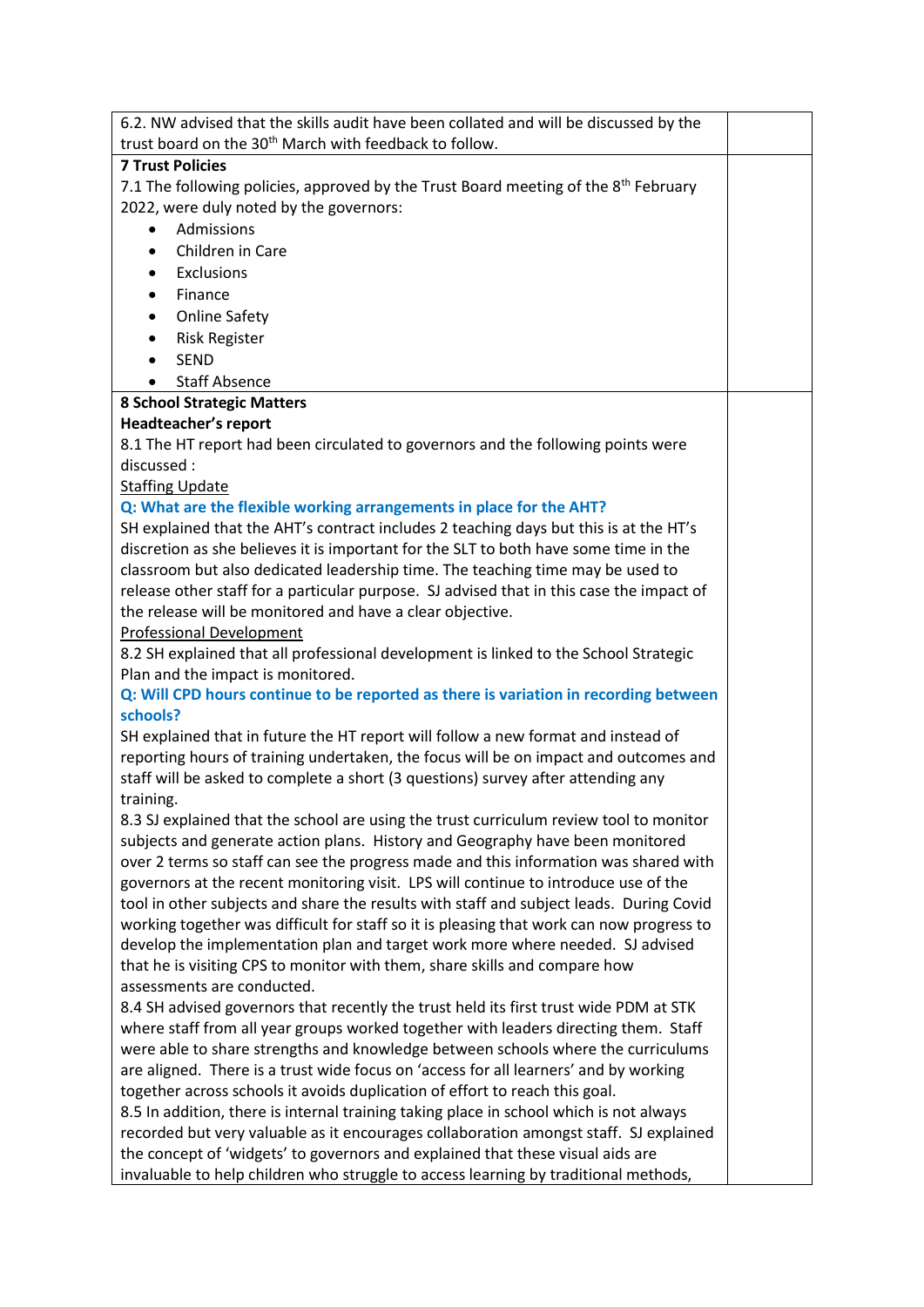| especially PP children and many boys. LPS has arranged to hold parent workshops to      |              |  |  |  |  |
|-----------------------------------------------------------------------------------------|--------------|--|--|--|--|
| explain how parents can support their children at home. Parents welcomed the            |              |  |  |  |  |
| opportunity for more engagement with the school and asked for virtual training in the   |              |  |  |  |  |
| evening so SJ will be hosting this shortly.                                             |              |  |  |  |  |
| Admissions                                                                              |              |  |  |  |  |
| 8.6 SH advised that LPS have received over 200 choices, with over 100 first choices     |              |  |  |  |  |
| and have been advised by KCC to expect a high number of appeals. She explained          |              |  |  |  |  |
| that the school has to prepare a document for the appeal panel and pay £200 per         |              |  |  |  |  |
| appeal but this is planned for in the budget.                                           |              |  |  |  |  |
| <b>Attendance</b>                                                                       |              |  |  |  |  |
| 8.7 SH reiterated the importance of the Family Liaison Officer (FLO) in school to work  |              |  |  |  |  |
| with children with low attendance and their families. Whilst attendance is in line with |              |  |  |  |  |
| national figures SH explained that it is still the most disadvantaged children who have |              |  |  |  |  |
| higher levels of absence and miss out on the most learning and this is similar to the   |              |  |  |  |  |
| national pattern.                                                                       |              |  |  |  |  |
| Q: Is the persistent absence linked to Covid?                                           |              |  |  |  |  |
|                                                                                         |              |  |  |  |  |
| SH explained that whilst this is often a factor there are usually more complicated      |              |  |  |  |  |
| underlying issues with other agencies also involved with the families.                  |              |  |  |  |  |
| <b>Behaviour</b>                                                                        |              |  |  |  |  |
| 8.8 Contained in confidential annex.                                                    |              |  |  |  |  |
| <b>Health &amp; Safety</b>                                                              |              |  |  |  |  |
| Q: Which incidents are included in the reported figures?                                |              |  |  |  |  |
| SH explained that for children only incidents which require medical attention and all   |              |  |  |  |  |
| head injuries are included but for staff all incidents are recorded even if they are    |              |  |  |  |  |
| relatively minor.                                                                       |              |  |  |  |  |
| Premises                                                                                |              |  |  |  |  |
| 8.9 SH is meeting with the finance team and trust COO to discuss capital projects and   |              |  |  |  |  |
| the difficulty of obtaining three quotes. SJ explained that he has been contacting      |              |  |  |  |  |
| companies to ask for quotes for new playground equipment and many companies             |              |  |  |  |  |
| refuse to come out and quote if they feel they are just being asked as a requirement    |              |  |  |  |  |
| and are unlikely to win the work. Governors felt this should be reviewed to require     | <b>JE/SH</b> |  |  |  |  |
| that the school provide evidence that it is seeking value for money if three quotes are |              |  |  |  |  |
| not available. JE agreed to raise this with trustees and SH will circulate the 3 year   |              |  |  |  |  |
| budget once available.                                                                  |              |  |  |  |  |
| 8.10 SH advised that she is looking at capital projects which will enhance teaching and |              |  |  |  |  |
| offer opportunities for children to pursue a healthy lifestyle with a focus on healthy  |              |  |  |  |  |
| aspirations for all. Many of the facilities being considered such as a dance/drama      |              |  |  |  |  |
| studio will offer opportunities for the children of the school and also the wider       |              |  |  |  |  |
| community with possible rental income too but would of course need trustee              |              |  |  |  |  |
| discussion and approval.                                                                |              |  |  |  |  |
| Q: Is £50k still ring fenced for the Atrium?                                            |              |  |  |  |  |
| SH explained that this money is no longer ring fenced but is included in the £264k      |              |  |  |  |  |
| carry forward figure and is available for other capital projects that the school are    |              |  |  |  |  |
| investigating.                                                                          |              |  |  |  |  |
| <b>Ofsted Summary Sheet</b>                                                             |              |  |  |  |  |
| 8.11 Governors agreed that this was very useful to help them consider what they may     |              |  |  |  |  |
| be asked to discuss with Ofsted.                                                        |              |  |  |  |  |
|                                                                                         |              |  |  |  |  |
| Data Review                                                                             |              |  |  |  |  |
| 8.12 Governors agreed that the Comparative Judgement data is extremely useful           |              |  |  |  |  |
| allowing a comparison across the trust and identifying areas to share best practise.    |              |  |  |  |  |
| Q: Should LPS be looking at the FFT 20 and aiming to reach these figures?               |              |  |  |  |  |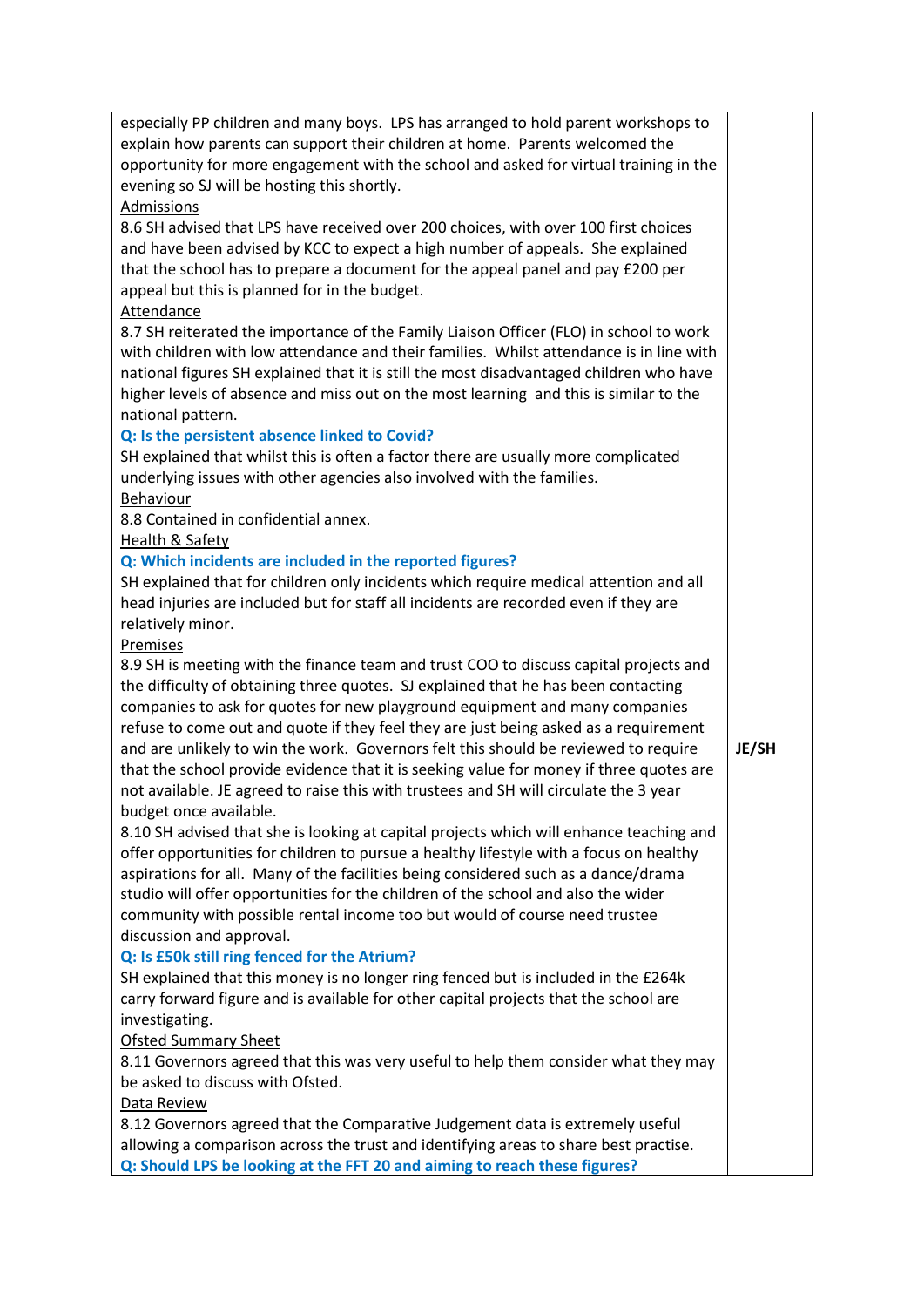| KA explained that FFT are using data which has not been updated for 2 years due to       |     |  |  |  |
|------------------------------------------------------------------------------------------|-----|--|--|--|
| Covid so the model is probably not very accurate. The median is high but the             |     |  |  |  |
| accuracy of the figures is unreliable and this will probably change once updated data    |     |  |  |  |
| is available this summer.                                                                |     |  |  |  |
| 8.13 SH explained that Year 6 have recently completed mock SATs and results show         |     |  |  |  |
| that reading and writing are on target with maths still an area for improvement          |     |  |  |  |
| despite being a focus this year.                                                         |     |  |  |  |
| <b>Early Reading Reviews</b>                                                             |     |  |  |  |
| 8.14 Governors agreed that the review confirmed that early reading is strong at LPS.     |     |  |  |  |
| SH explained that all of the HTs take part in all of the internal reviews which gives    |     |  |  |  |
| them an insight into how each school compares.                                           |     |  |  |  |
| <b>Business Continuity Plans</b>                                                         |     |  |  |  |
| 8.15 The document had been circulated to governors and was APPROVED. Going               |     |  |  |  |
| forward the document will need to be reviewed regularly by the school to ensure the      |     |  |  |  |
| information is up to date.                                                               |     |  |  |  |
| 9 Finance                                                                                |     |  |  |  |
| Q: Why is finance now included on the agenda?                                            |     |  |  |  |
| JE explained that trustees believe that it is important for the LGB to have sight of the |     |  |  |  |
| management accounts to understand the decisions that the HT is making. Governors         |     |  |  |  |
| asked if the management accounts could be circulated to the LGB for review as soon       | JE. |  |  |  |
| as they are available and JE agreed to discuss this issue with the trust board.          |     |  |  |  |
| 10 Safeguarding and disability matters                                                   |     |  |  |  |
| 10.1 SH advised governors that Hacker Young will be conducting an internal review of     |     |  |  |  |
| safeguarding across the trust in June.                                                   |     |  |  |  |
| 11 Any other school matters                                                              |     |  |  |  |
| 11.1 Nothing to report.<br><b>12 Governor Monitoring</b>                                 |     |  |  |  |
| 12.1 KA summarised the recent Leadership and Management monitoring visit that she        |     |  |  |  |
| completed with BP. The visit included a walk around school looking at displays and       |     |  |  |  |
| new equipment purchased. The displays were high quality with a focus in the              |     |  |  |  |
| classroom on relevant vocabulary. There was a discussion about the HTs plans for         |     |  |  |  |
| capital projects and spending on the curriculum.                                         |     |  |  |  |
| 12.2 The governors met with BF (AHT) and were shown the disciplined inquiry              |     |  |  |  |
| questions and discussed how they will be evaluated. They also looked at CPD action       |     |  |  |  |
| plans, staff council minutes and the opportunities to recognise good practise in the     |     |  |  |  |
| excellence flyer and trust shout outs.                                                   |     |  |  |  |
| 12.3 KA & BP discussed sharing best practise across the trust and how this culture is    |     |  |  |  |
| developing. BF has arranged to meet with BE (DH at CPS) to look at instructional         |     |  |  |  |
| coaching in practise and learn how to implement it at Loose. SJ explained that it is     |     |  |  |  |
| important to invest time to introduce the concept properly to staff to ensure it is      |     |  |  |  |
| successful so the rollout will probably start in September.                              |     |  |  |  |
| 12.4 SM recently completed the Quality of Education monitoring visit and met with SJ     |     |  |  |  |
| to review Early Years and Maths. SJ explained that the review included how the           |     |  |  |  |
| school are closing the gaps and the tools they are using to embed core number            |     |  |  |  |
| knowledge. They reviewed the data in depth and discussed the need for staff to           |     |  |  |  |
| assess the data and focus support accordingly. SJ explained that assessment will be      |     |  |  |  |
| included in his role to ensure there is an overview of actions taken and the impact      |     |  |  |  |
| achieved.                                                                                |     |  |  |  |
| 12.5 RB conducted the Welfare review with a focus on behaviour. He viewed the            |     |  |  |  |
| children during lunchtime and saw evidence of clear routines and behaviour               |     |  |  |  |
| expectations in place. The visit also included a meeting with the FLO to review          |     |  |  |  |